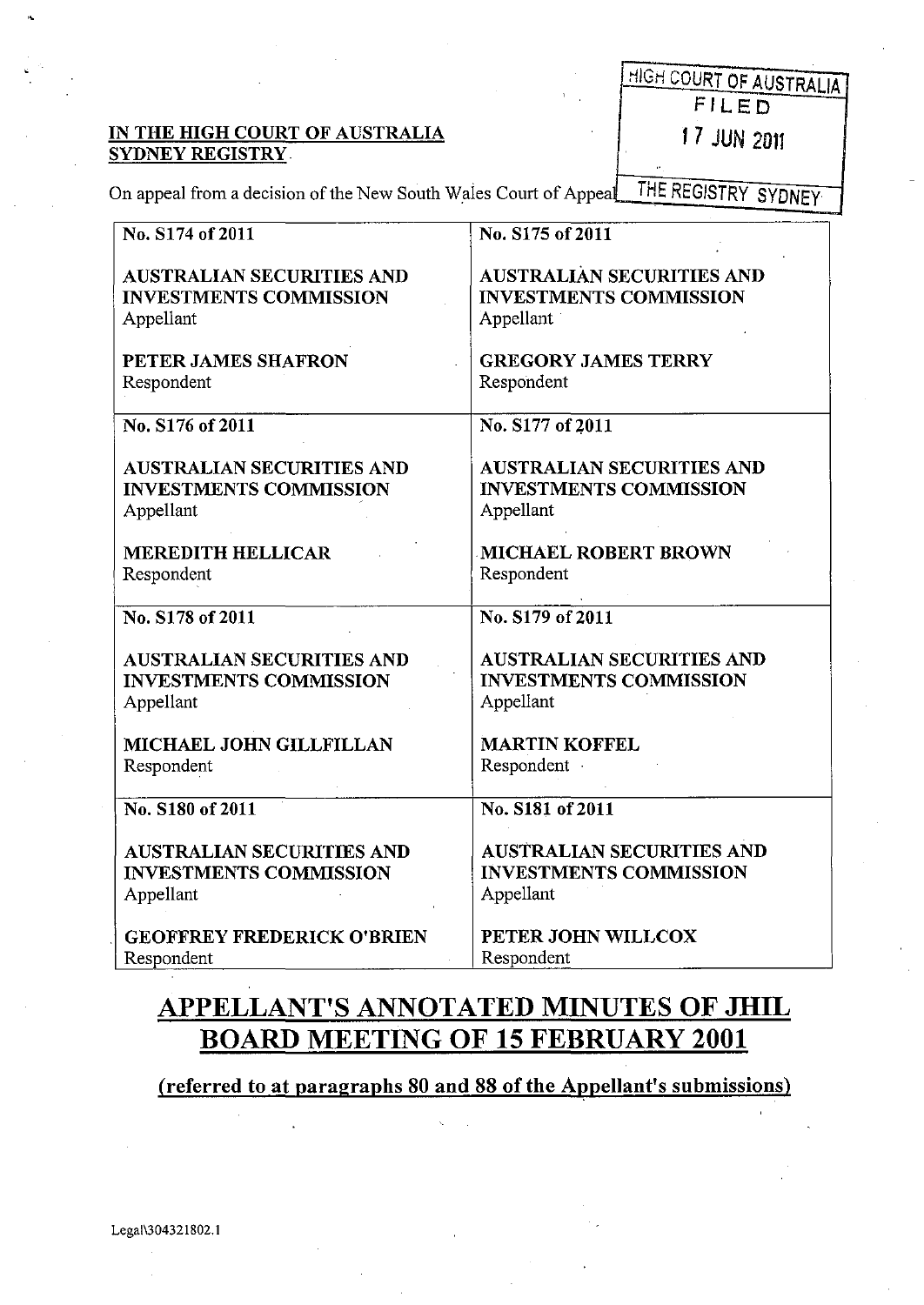**Reasons for Judgement Gzel1 J, 23** April 2009 **(LJ) i. At [12071 to [1219] of LJ, his Honour set out the** , **inaccuracies in the minutes. Reference is made to the inaccuracies in the minutes.** Neletence is made to the <br>inaccuracies in the minutes at [489] to [495] of the **JAMES HARDIE INDUSTRIES LIMITED** 114R 056.035.0104 reasons for judgment of the Court of Appeal (AJ).



I I

Minutes of the Meeting of Directors

held at PricewaterhouseCoopers, Zurich Room, Level 10, 201 Sussex Street, Sydney on 15 February 2001 at 9.00 am

PRESENT

MINUTES

**NOTICES** 

DIRECTOR'S **RESIGNATION** 

IN ATTENDANCE

IN ATTENDANCE FOR PART OF THE MEETING CEO), Sir L1ewellyn Edwards, Ms M Hellicar, Messrs PJ Willcox, MR Brown, GJ Terry, D O'Brien (as alternate for Sir Selwyn Cushing), MJ Gillfillan and MM Koffel (the last two by telephone) Messrs PG Morley (Chief Financial Officer), PJ Shafron (General Counsel and Secretary) Messrs GJ Baxter and SE Harman; IG Wilson and AJ Sweetman (UBSW); P Cameron and D Robb (Allen Allen & Hemsley) The Minutes of the Meeting of Directors held on 15 November 2000 and 17 January 2001 were signed as a correct record . A substantial shareholders notice dated 28 February 2001 for Merrill Lynch  $\boxed{(4)$  LJ  $\boxed{1212}$ : Investment Managers Limited was noted. The managers of the notice

Messrs AG McGregor (Chairman), PD Macdonald (Managing Director and

The Secretary noted that Mr MR Brown had been appointed to the board of <sup>was dated 29</sup><br>Australian Derivatives Exchange Limited Australian Derivatives Exchange Limited. 2000.

Sir Uewellyn Edwards tendered a letter of resignation from the Board, to take effect when and if the Board resolved, as proposed, to create a Foundation to 'manage the asbestos subsidiaries.

Sir Llewellyn informed the meeting that Messrs M Gill, P Jollie and D Cooper had completed their due diligence and had detennined to join the proposed Foundation boards. He reported that the prospective Foundation directors believed that the Company had been generous in its proposed funding of the Foundation group such that asbestos liabilities should be adequately funded in the future and that they were happy to have that known.

The Chairman thanked Sir Uewellyn for his tireless efforts and valuable contribution to the Board over many previous years. Sir Llewellyn retired from the Meeting.

LJ [1213]: Dealt with before Sir Llewllyn Edwards : **retired from the meeting (scheduling error). CEO'S REPORT** 

. LJ [1213]: Deferred until after discussion of Project Green (scheduling error).

MATERIAL DOCUMENTS The execution of the documents numbered 1022 to 1024 in the material<br>alt with before Sir Hewllyn Edwards documents register was noted.

Mr PD Macdonald commented on the results which were detailed in the Management Reports for December 2000 .

Mr Macdonald discussed the likely full year profit on the assumption that gypsum prices remained fiat. He reported on progress in the fiat sheet and pipe capacity expansion initiatives in North America, as well as progress in Chile. He also reported on the sale of Windows and performance in the Philippines.

The Board noted Mr Macdonald's paper on GMT organisational changes.

#### AUSTRALIA/ASIA **RESTRUCTURE**

LJ [1213] and [1215]: Deferred until after discussion of Project Green (scheduling error).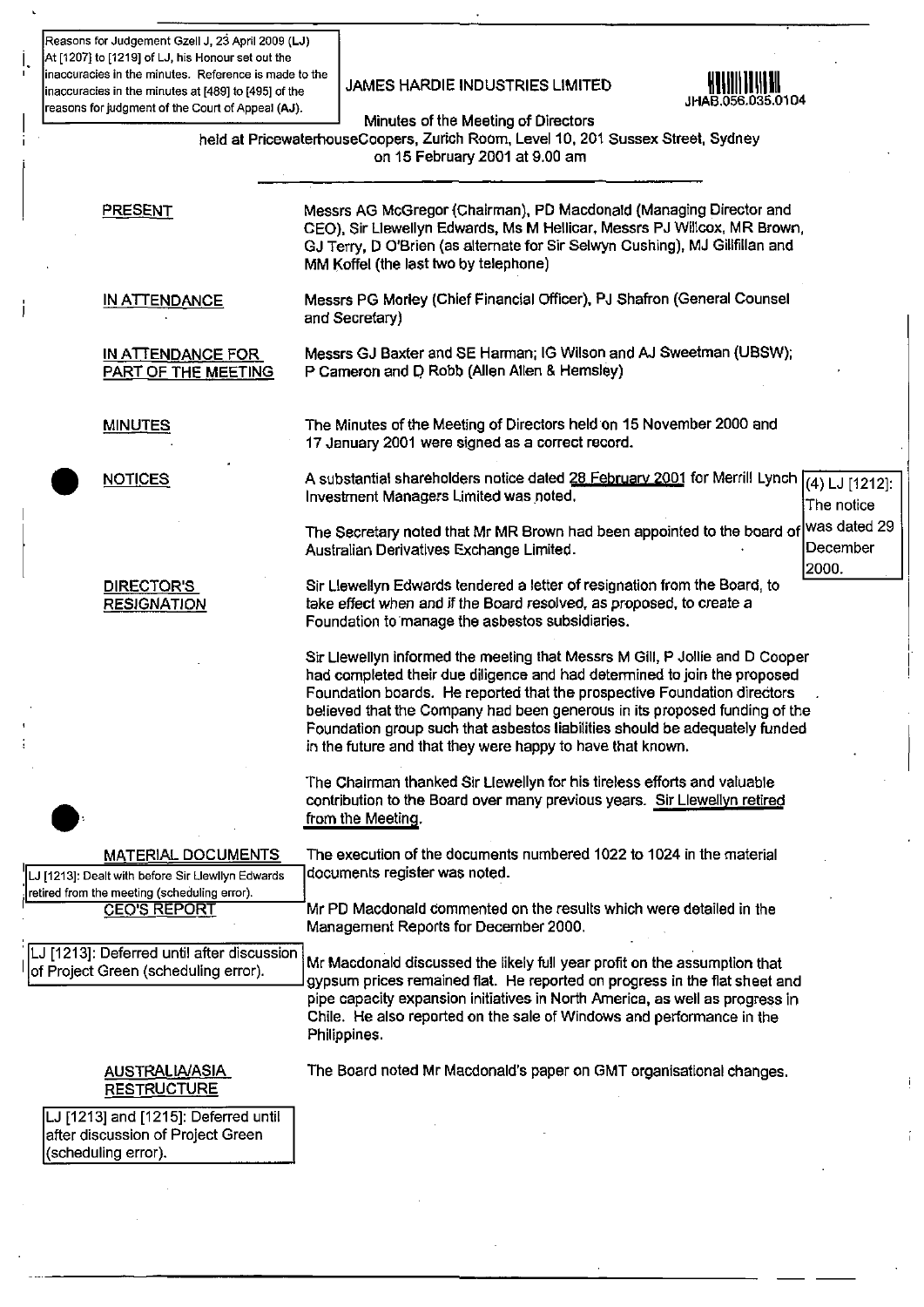#### FINANCE

LJ [1213] and [1216]: Deferred until after discussion of Project Green (scheduling error).

#### THIRD QUARTER REPORT

LJ [1214] (Wrongly described as CEO's report.): Dealt with before Messrs Baxter, Harman and others joined the meeting (scheduling error). Mr PG Morley commented generally on corporate costs, capex, tax expense and investments. He noted that there had· been further realisation of cash from investments held by Firmandale.

.<br>¤∆ا

**56.035.0105** 

**Messrs GJ Baxter, SE Harman, IG Wilson, AJ Sweetman. P Cameron and D Robb joined the meeting.** 

The third quarter material including drafts of the report to the Australian Stock Exchange Limiled (ASX), financial statements and supporting information for the three months ended 31 December 2000 was considered.

Mr MR Brown, Chairman of the Audit Committee, reported that the Company's auditors had no issues in connection with the third quarter reports. He noted that the carrying value of Windows and FITBs, would need to be considered in the context of the full year results. Mr Brown confirmed that the third quarter material was approved by the Audit Committee for release by the Board.

Messrs Macdonald and Morley answered questions from the Directors on the third quarter reports and supporting information.

Resolved that the Third Quarter Reports to the ASX be approved and that the Secretary be and is hereby authorised to sign the statements and release the reports to the ASX.

Resolved that the media release and MD&A be approved subject to changes discussed by the Board, and that the Secretary be and is hereby authorised to arrange for their release.

REVALUATION .

**COMPLIANCE CERTIFICATES** 

 $\bullet$   $\frac{c}{E}$ CREATION OF **FOUNDATION** 

The Directors noted a paper on a proposed revaluation by the Company of its investment·in its subsidiaries.

Resolved that, in drawing up the 31 December 2000 accounts, the Company's investment in subsidiaries be revalued as recommended, with the result that the aggregate valuation would be A\$1, 150,000,000.

Resolved that the Treasurer be authorised to provide the officer's certificates to the lenders in respect of covenant compliance as required under James Hardie's various borrowing agreements .

The Chairman reported to the Meeting that the Company proposed to establish an independent foundation to conduct medical research into the causes of, and treatments for, asbestos related diseases and to hold the shares in the Company's two asbestos subsidiaries. The foundation will be called the Medical Research and Compensation Foundation (the Foundation). The trustee of the Foundation will be the Medical Research and Compensation Foundation (MRCF), which is established as a company limited by guarantee by its members. The Company proposes to:

(a) take all steps within the Company's power to arrange for the issue by Jsekarb: Pty Limited (Jsekarb) of 1000 shares to James Hardie & Coy Pty Limited (Coy) and then for the Company to consent to the cancellation of the Company's shares in Jsekarb (Jsekarb having made various amendments to its constitution prior to this issue of shares and share cancellation);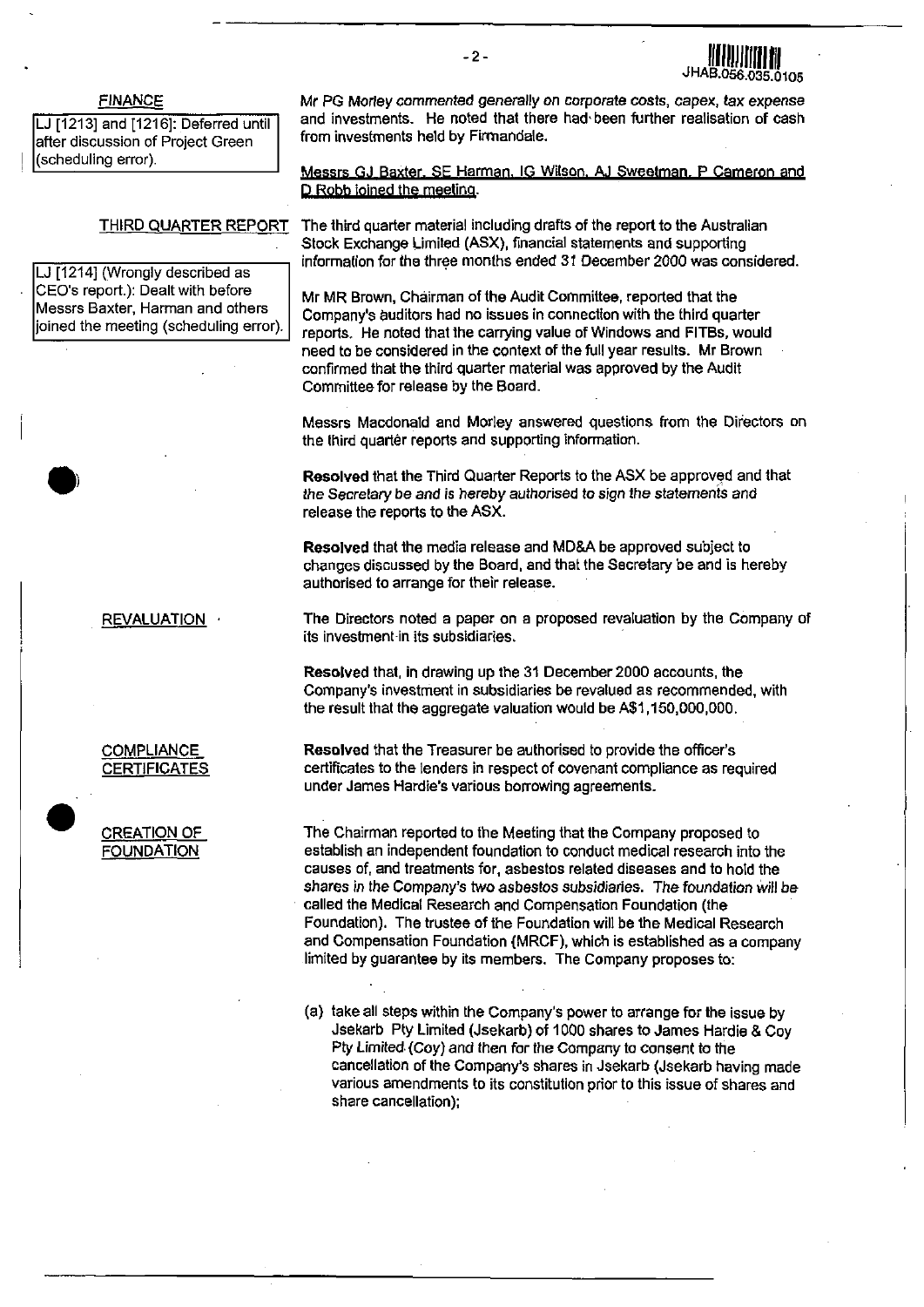(3) LJ [1211]: The figure of \$65m instead of \$72m (same error reported as (1) at [1207]). AJ at [492] and [494].

•

•

Deed) and making an initial settlement of \$10; (c) pay to Coy and Jsekarb A\$65 million net present value pursuant to the

(b) constitute the Foundation by executing a trust deed (Foundation Trust

 $5.01 \text{ or }$ 

- terms of a Deed of Indemnity granted by Coy and Jsekarb to Ihe Company (Indemnity);
- (d) formalise the terms of an inter-company loan between Coy and the Company on the terms of a Loan Agreement between them (Loan Agreement);
- (e) take all sleps within the Company's power 10 arrange for the issue by Coy of 500 shares to each of MRCF (10 be held on the terms of the Foundation Trust Deed) and to MRCF Investments pty Lld (MRCFI) (all the shares in MRCFI being held by MRCF on the terms of Ihe Foundation Trust Deed) and then for the Company to consent to the cancellation of the Company's shares in Coy (Coy having made various amendments to its constitution prior to this issue of shares and share cancellation); and
- (I) pay AUS\$3 million to the MRCF to hold on the terms of the Foundation for medical research.

ISteps (a) to (f) above are the principal arrangements which collectively are called the "Coy and Jsekarb Separation".]

The Chairman tabled a Board Paper explaining the proposed transaction and the Board discussed this paper along with the Board Paper for January's meeting (which discussed in greater detail the objectives and rationale for effecting the Coy and Jsekarb Separation). The Chairman tabled legal advice from Mr JLB Allsop SC dated 14 February 2001.

The Chairman tabled a financial model (incorporating certain legally privileged materials) which set out forecast Coy and Jsekarb assets and cashflows and which indicated that there was likely 10 be a surplus of funds in the Foundation group when available assets, likely eamings rates, and likely future claims and costs were considered (Financial MOdel).

The Chairman then tabled a draft valuation report from Grant Samuel and Associates Pty Ltd (Valuation Report) which valued the Company's holding in Coy at zero (prior to payments to be made under the Indemnity).

The Meeting discussed the legal and financial issues concerning Ihe amount being paid under the Indemnity, based on actuarial assessments carried out, the Financial Model, and legal advice received.

#### Consolidation of Shares in Coy

The Chairman reported that a general meeting of Coy, a wholly owned subsidiary of the Company, had been held on the previous day to consider a resolution to consolidate all of Coy's issued ordinary shares Into one ordinary share.

The Directors considered this resolution to be in the best interests of the Company in order 10 facilitate the administrative simplicity of Coy and the establishment of the Foundation.

Resolved to ratity the actions of the Company's representative Alan Kneeshaw in consenting to short notice and approving the resolution.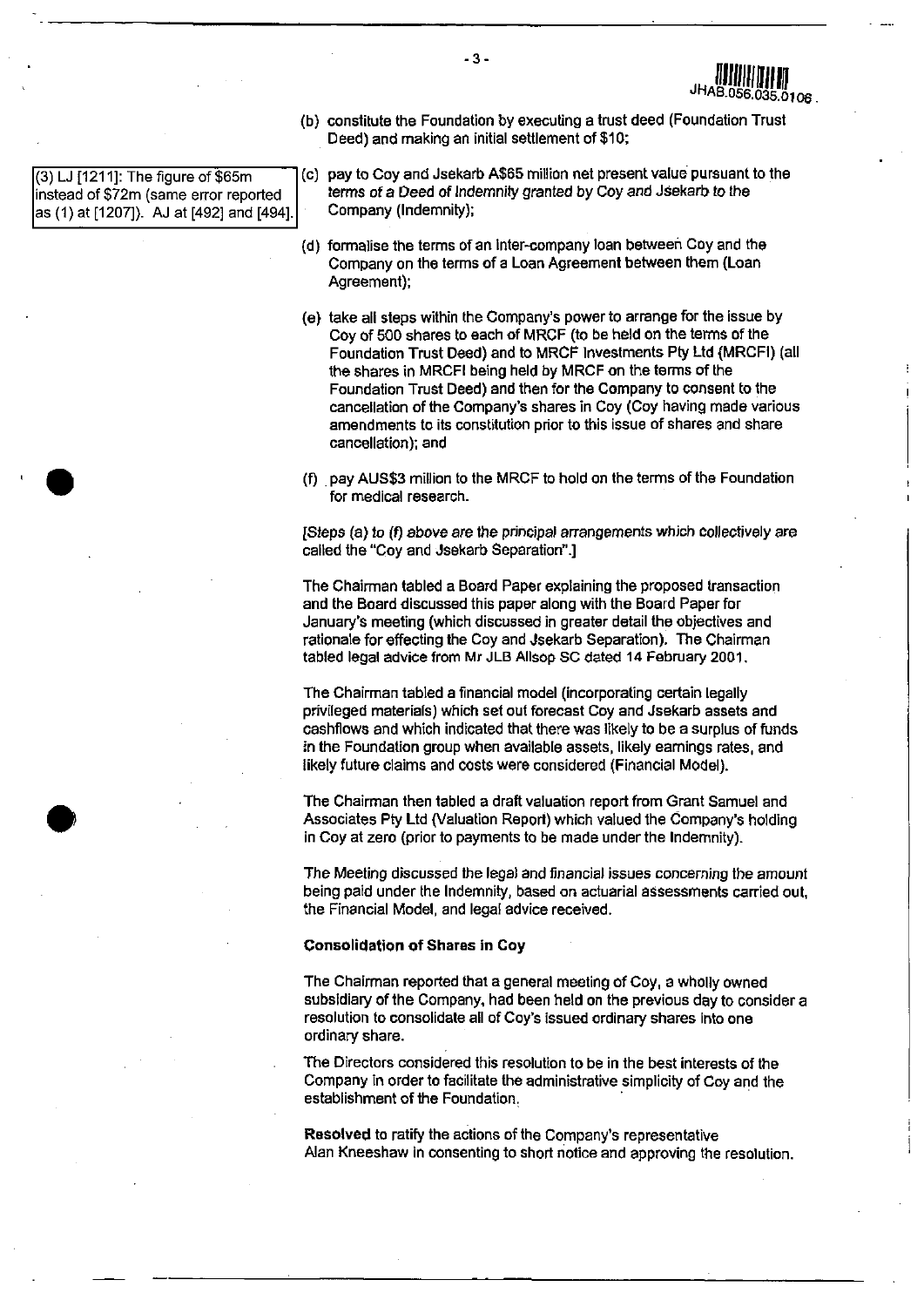

Establishment of the Foundation and Coy and Jsekarb Separation

-4-

#### Resolved that:

•

- (a) in order to achieve the benefits to the Company as outlined in the Board Paper and the January Board Paper and discussed at the Meeting;
- (b) given the detailed consideration of management and the Board proposal and to the alternatives;
- (c) on the basis of the various advices received from legal, actuarial, accounting, taxation, public relations and strategy advisers; and
- (d) having regard to lhe profit and loss, balance sheet and cash flow position of the Company following the Coy and Jsekarb . Separation,

The Board considers that it is in the best interests of the company to effect the Coy and Jsekarb Separation.

#### Amendments to the Constitutions of Coy and Jsekarb

The Chairman reported that a general meeting of Coy and Jsekarb had been held the previous day to consider resolutions to amend each company's respective constitution. The Chairman tabled a copy of the notices of meeting.

The Directors considered that the proposed amendments to Coy's and Jsekarb's constitutions were appropriate in order to facilitate the Coy and Jsekarb Separation.

Resolved to ratify the actions of the Company's representative Alan Kneeshaw in consenting to short notice and approving the resolution.

#### Coy and Jsekarb Change of Names

The Chairman also reported that at the meetings referred to in the previous resolution, resolutions changing Coy's and Jsekarb's names were passed.

The Directors considered that the proposed changes of names are appropriate to better reflect the Coy and Jsekarb Separation from the Company.

Resolved to ratify the actions of the Company's representative Alan Kneeshaw in consenting to short notice and approving the resolution.

#### Appointment of directors for Coy and Jsekarb

The Chairman referred to Article 7.1 of the constitutions of Coy and Jsekarb which establish the number and manner of appointment of directors. The Chairman reported that it was intended that Sir Llewellyn R Edwards AC, Messrs Dennis Cooper, Michael John Gill and Peter EJ Jallie become members of the boards of Coy and Jsekarb under the Coy and Jsekarb Separation

Resolved to fix the number of directors for each company at four, and to appoint Sir Llewellyn R Edwards AC, Messrs Dennis Cooper, Michael John Gill and Peter EJ JOllie, subject to MRCF executing the Foundation Trust Deed and receipt from those directors of their consents to act.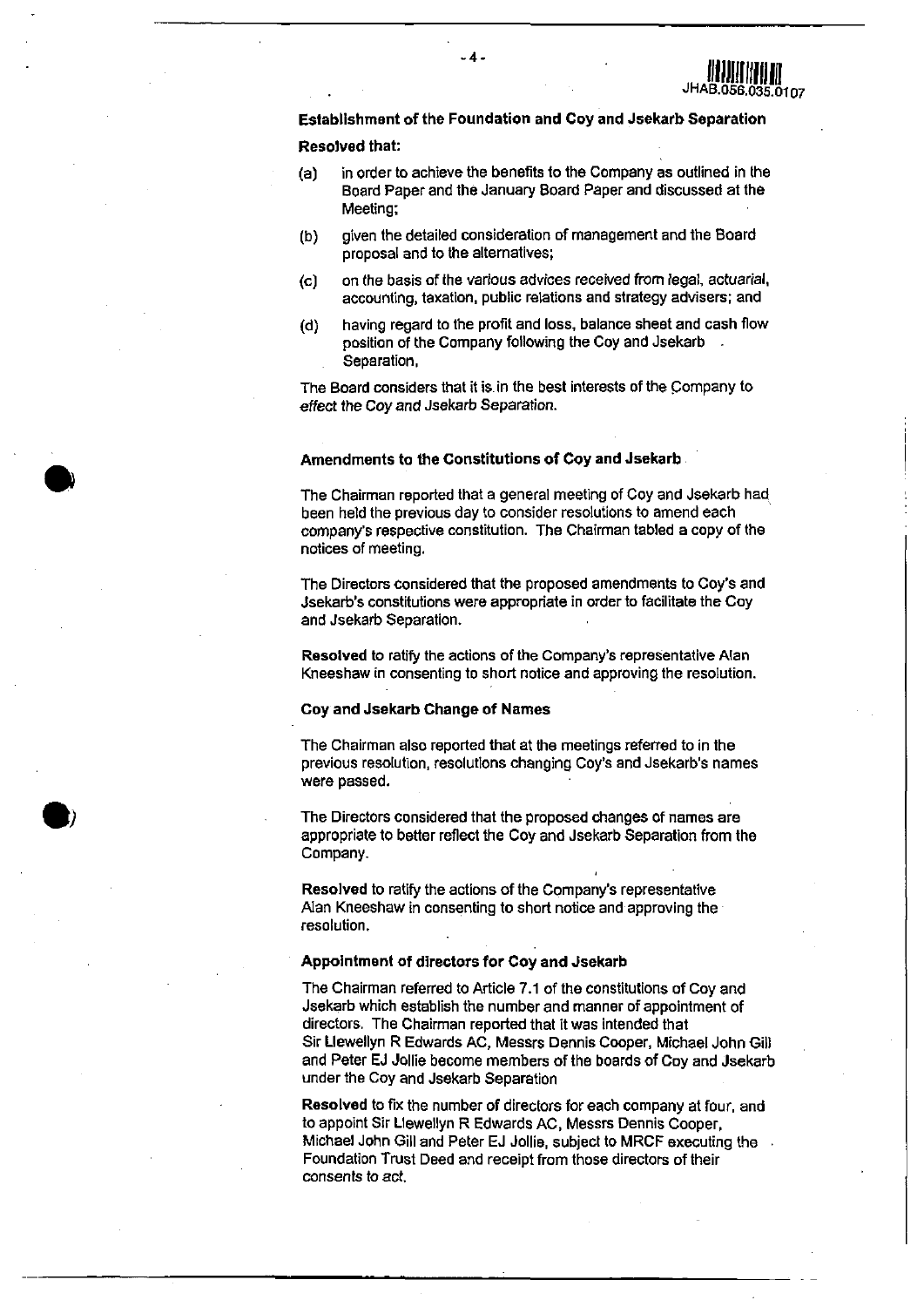### Constitute the Foundation

The Chairman tabled the Foundation Trust Deed.

The Directors considered the establishment of the Foundation to be in the best interests of the Company as it was a necessary initial step to effect the Coy and Jsekarb Separation.

Resolved that the company execute the Foundation Trust Deed and settle AUS\$10 on the Foundation.

#### Indemnity

•

•

The Chairman tabled the Indemnity.

The Directors considered the Indemnity to be in the best interests of the<br>Company as the Directors regard the amount of  $\underline{\text{AS65}}$  million (net [(1) LJ [1207]: Company as the Directors regard the amount of A\$65 million (netpresent value) to be fair value for the legal and commercial certainty  $\Box$  The net that results from receiving the benefit of the Indemnity and to better present value facilitate the Coy and Jesekarb Separation.<br>
That is a strong of \$65m should

**Resolved that the Company execute the Indemnity and make the**  $\frac{1}{\$72m}$ **.** AJ at payments as required thereunder.<br>[492] and [494] ...

#### Inter-company loans

The Chairman tabled the Loan Agreement between the Company and Coy. It was noted that the Loan Agreement acknowledged that the Company has an outstanding liability A\$70 million to Coy and provides for the terms of that loan to be repaid over five and an half years, or earlier if the Company so decides.

The Directors confirmed that, given the Coy and Jsekarb Separation, it was appropriate to formalise the terms of the loan from Coy to the Company on the terms of the Loan Agreement.

Resolved that the Company execute the Loan Agreement and make the payments required under it.

#### Shareholding in Coy

The Chair tabled a draft notice of meeting received from Coy to consider a resolution to cancel all the issued ordinary shares in Coy held by the Company for no consideration. The Chair also tabled the Valuation Report which valued the Company's holding in Coy at zero (prior to payments to be made under the Indemnity).

Resolved to consent to short notice of the meeting and to approve the resolution set out in the attached notice of meeting of Coy and to appoint pursuant to section 2500 of the Corporations Law Mr Alan Kneeshaw as its representative to attend that meeting (and any adjoumment of it) and vote in favour of the resolution and to take all steps incidental thereto.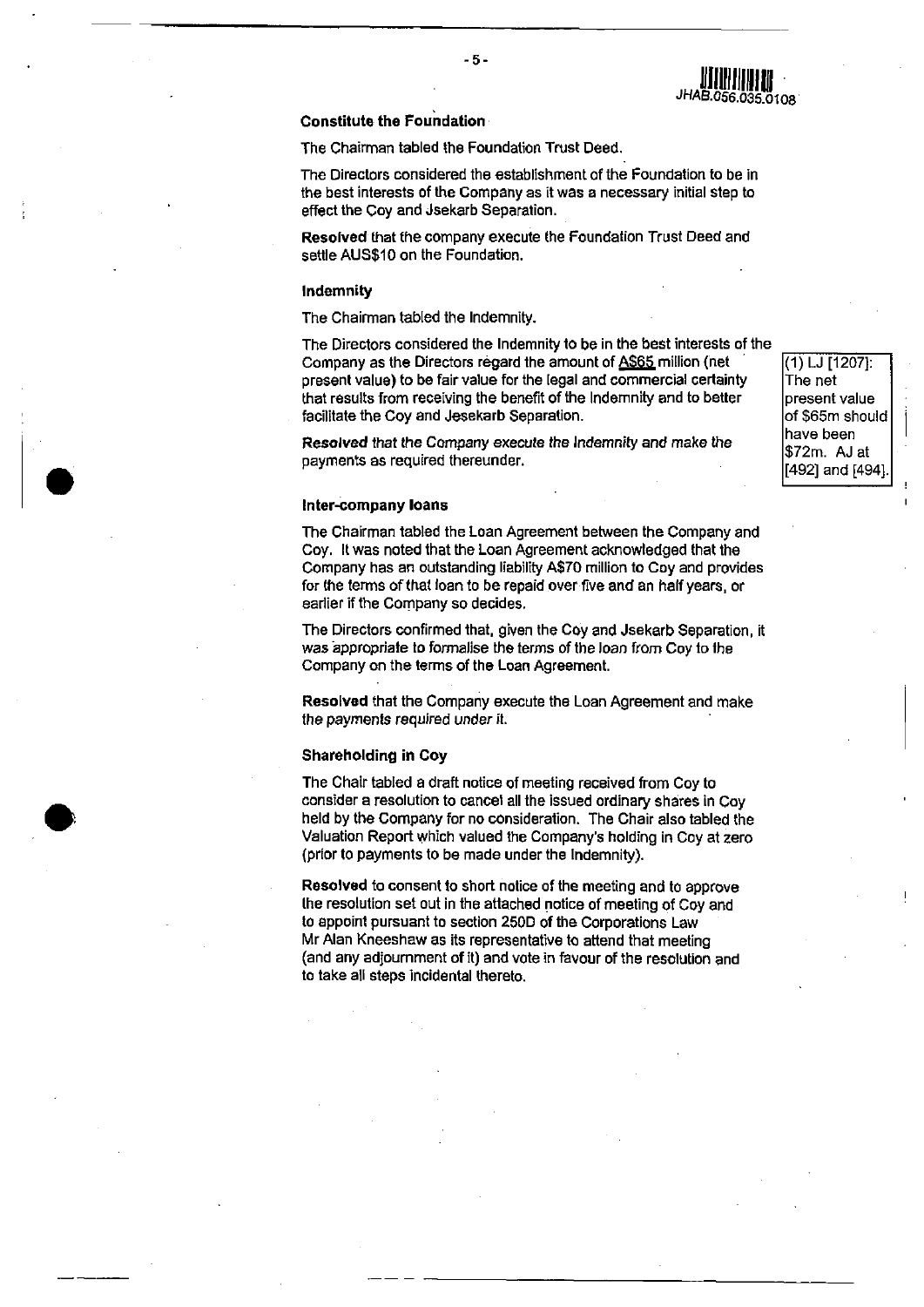The Chairman tabled a draft notice of meeting received from Jsekarb to consider a resolution to cancel all the issued ordinary shares in Jsekarb held by the Company for no consideration. The Chairman also tabled a Valuation Report which valued the Company's holding in Jsekarb at zero (prior to the payments to be made under this Indemnity).

**ULLU II ALLU III AD**<br>JHAB.056.035.0109

Resolved that on receipt of a final notice of meeting in the same form, to consent to short notice of the meeting and to approve the resolution set out in the attached notice of meeting of Jsekarb and to appoint Mr Alan Kneeshaw pursuant to section 2500 of the Corporations Law as its representative to attend that meeting (and any adjoumment of it) and vote in favour of the resolution and to take all steps incidental thereto.

#### Gift of AUS\$3 million to MRCF

•

•

The Chairman explained now the Company had for many years made charitable donations to organisations conducting research into the causes of, and treatments for, asbestos related diseases. Such donations were in the best interests of the Company because if a break-through treatment were found it would relieve the suffering of many people with asbestos related diseases caused by the Company's subsidiaries, would potentially lessen the amount of Coy's asbestos liabilities (and Jsekarb's) and positions the Company as a good corporate citizen. Given the resolutions passed above to effect the Coy and Jsekarb separation it is appropriate for the Foundation to continue these charitable contributions.

Accordingly, the Directors considered a gift of A\$3 million to MRCF to hold on the terms of the Foundation to be in the best interests of the Company.

Resolved to gift A\$3 million to MRCF to hold on the terms of the Foundation.

#### Establishment Letter

The Chairman tabled a letter (Establishment Letter) addressed to MRCF which establishes the assistance that the Company will provide in connection with transitional arrangements of day-ta-day management of Coy and Jsekarb and an agreement to reimburse MRCF and Coy with any costs, including government charges and stamp duty, incurred by them in effecting the Coy and Jsekarb Separation.

The Directors regarded this letter as an integral element of the transaction which was included at the specific request of the incoming directors.

Resolved that the Company execute the Establishment Letter and make any payments that are required under it.

#### Further Actions

The Chairman noted that for procedural filing reasons only, certain actions will be required to be taken by the Company on the following day, being in particular approving the reductions of capital of Coy and Jsekarb.

Resolved that Peter Macdonald and Alan McGregor be appointed as a committee of the Board to hold and attend any meeting, whether a board meeting of the Company or a general meeting of Coy and. Jsekarb, and to make any decision necessary to effect the Coy and Jsekarb Separation.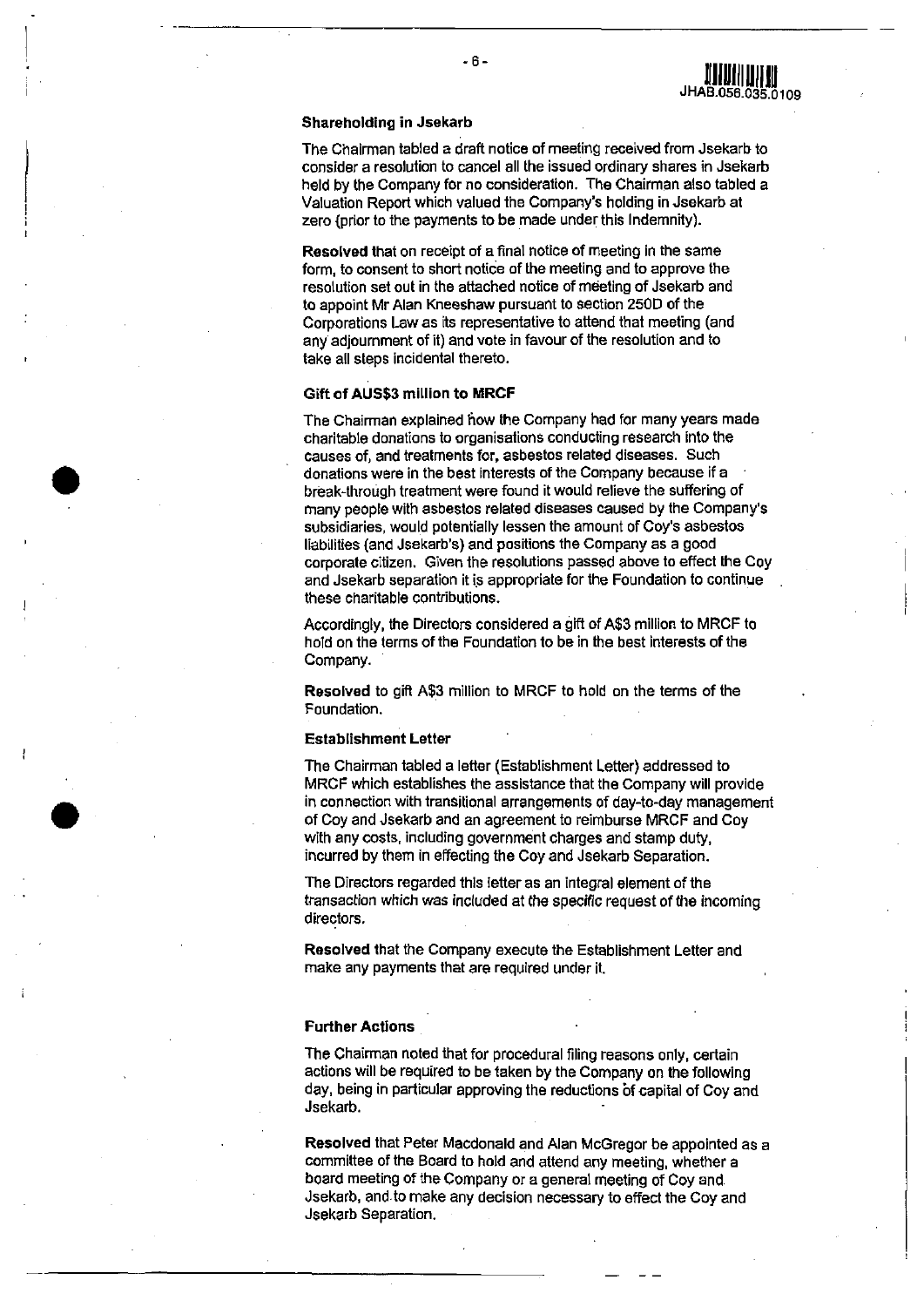#### Ratificatlons of Actions of Coy

- 7·

The Chairman tabled draft minutes of meeting of the directors of Coy whereby the directors of Coy have resolved or will resolve to all actions necessary to facilitate the Coy and Jsekarb separation (in particular the issue of 500 ordinary shares to each of MRCF and MRCFI and executing the Indemnity) and other ancillary matters (all such resolutions collectively called the Coy Director Resolutions).

Resolved to ratify (whether prospectively or retrospectively) as a shareholder of Coy the Coy Director Resolutions.

#### Ratlfications of Actions of Jsekarb

The Chairman tabled draft minutes of meeting of the directors of Jsekarb whereby the directors of Jsekarb have resolved or will resolve to take all necessary actions to facilitate the Coy and Jsekaro separation (in particular the issue of 1,000 ordinary shares to Coy and executing the Indemnity) and other ancillary matters (all such resolutions collectively called the Jsekarb Director Resolutions).

Resolved to ratify (whether prospectively or retrospectively) as a shareholder of Jsekarb Ihe Jsekarb Director Resolutions.

#### Power of Attorney

The Chairman tabled a power of attorney which appointed Messrs Peler Macdonald, Peter Shafron, Ms Joanne Marchione and Mr Guy Jarvi severally as attorneys for the Company to execute, exchange and deliver all documents in connection with constituting the Foundation and undertaking the other steps listed above (Power of Attorney). The Chairman noted that Ms Marchione and Mr Jarvi would be specifically instructed not to execute any documents on behalf of the Company without the express consent of Mr Macdonald or Mr Shafron.

Resolved to execute the Power of Attorney.

#### ASX Announcement

The Chairman tabled an announcement to the ASX whereby the Company explains the effect of the resolutions passed at this meeting and the tenms of the Foundation (ASX Announcement).

#### Resolved that:

- (a) the Company approve the ASX Announcement; and
- (b) the ASX Announcement be executed by the Company and sent to the ASX.

### Director ReSignation

The Chairman noted that in view of the resolutions passed by the Board, the resignation of Sir Llewellyn Edwards was now effective.

(2) LJ [1210]: Mr Jarvi not appointed as attorney.

•

•